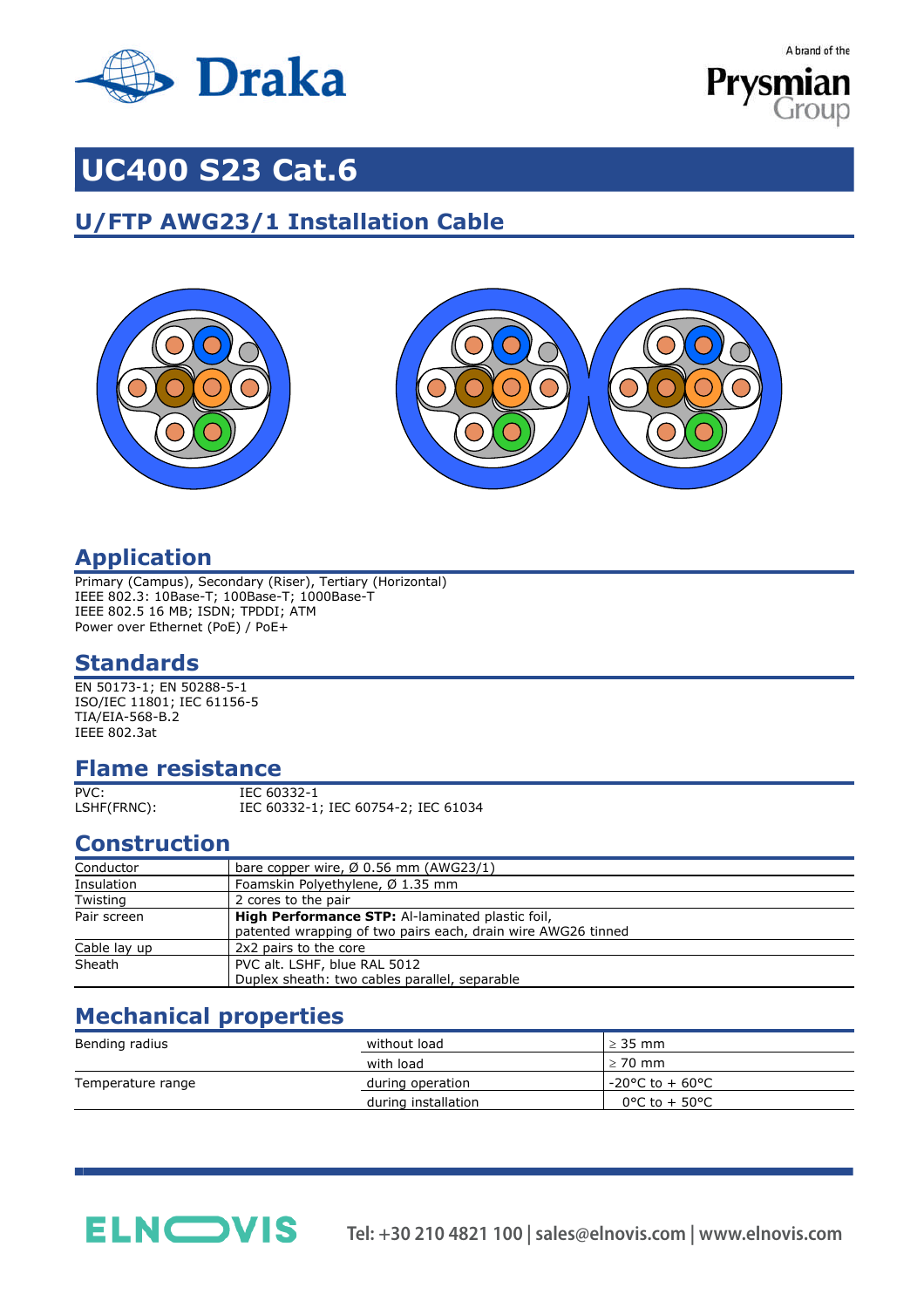

**Prysmian** Group

A brand of the

# **UC400 S23 Cat.6**

### **Electrical properties at 20°C± 5°C**

| Loop resistance                            |                            | $\leq$ 176 $\Omega$ /km     |         |
|--------------------------------------------|----------------------------|-----------------------------|---------|
| Resistance unbalance                       |                            | $\leq 2\%$                  |         |
| Insulation resistance                      | (500 V)                    | $\geq$ 2000 MΩ *km          |         |
| Mutual capacitance                         | at 800 Hz                  | Nom. 43 nF/km               |         |
| Capacitance unbalance                      | (pair/ground)              | $\leq$ 1500 pF/km           |         |
| Mean characteristic impedance              | 100 MHz                    | $100 \pm 5$                 |         |
| Nominal velocity of propagation            |                            | Ca. 79 %                    |         |
| Propagation delay                          |                            | $\leq$ 427 ns/100m          |         |
| Delay skew                                 |                            | $\leq 12$ ns/100m           |         |
| Test voltage                               | (DC, 1 min) core/ core and | 1000 V                      |         |
|                                            | core/screen                |                             |         |
| Transfer impedance                         | 1 MHz<br>at                | 50 m $\Omega$ /m<br>$\,<\,$ |         |
|                                            | at 10 MHz                  | $\leq 100$ m $\Omega$ /m    | Grade 2 |
|                                            | at 30 MHz                  | $\leq 200$ m $\Omega$ /m    |         |
| Coupling attenuation                       |                            | 55 dB                       | Type 2  |
| Segregation classification acc. EN 50174-2 |                            | "c"                         |         |

## **Electrical data (nominal) acc. to Cat.6 (at 20°C)**

|            | $\frac{1}{2}$<br>$\sim$ $\sim$<br>$\sim -1$ |                     |                        |                         |                            |                          |                             |                        |
|------------|---------------------------------------------|---------------------|------------------------|-------------------------|----------------------------|--------------------------|-----------------------------|------------------------|
| F<br>(MHZ) | <b>Attenuation</b><br>(dB/100m)             | <b>NEXT</b><br>(dB) | <b>PS-NEXT</b><br>(dB) | <b>ACR</b><br>(dB/100m) | <b>PS-ACR</b><br>(dB/100m) | <b>ACRF</b><br>(dB/100m) | <b>PS-ACRF</b><br>(dB/100m) | Return<br>loss<br>(dB) |
| 1.0        | 1.8                                         | 100                 | 97                     | 98                      | 95                         | 105                      | 105                         |                        |
| 4.0        | 3.4                                         | 100                 | 97                     | 97                      | 94                         | 105                      | 102                         | 27                     |
| 10.0       | 5.4                                         | 100                 | 97                     | 95                      | 92                         | 97                       | 94                          | 30                     |
| 16.0       | 6.8                                         | 100                 | 97                     | 93                      | 90                         | 93                       | 90                          | 30                     |
| 20.0       | 7.7                                         | 100                 | 97                     | 92                      | 89                         | 91                       | 88                          | 30                     |
| 31.2       | 9.6                                         | 100                 | 97                     | 90                      | 87                         | 87                       | 84                          | 30                     |
| 62.5       | 13.7                                        | 100                 | 97                     | 86                      | 83                         | 81                       | 78                          | 30                     |
| 100.0      | 17.4                                        | 100                 | 97                     | 83                      | 80                         | 77                       | 74                          | 30                     |
| 125.0      | 19.5                                        | 95                  | 92                     | 75                      | 72                         | 75                       | 72                          | 26                     |
| 155.5      | 21.9                                        | 94                  | 91                     | 72                      | 69                         | 73                       | 70                          | 26                     |
| 175.0      | 23.3                                        | 93                  | 90                     | 70                      | 67                         | 72                       | 69                          | 25                     |
| 200.0      | 25.0                                        | 92                  | 89                     | 67                      | 64                         | 71                       | 68                          | 25                     |
| 250.0      | 28.1                                        | 90                  | 87                     | 62                      | 59                         | 69                       | 66                          | 24                     |
| 300.0      | 30.9                                        | 89                  | 86                     | 58                      | 55                         | 67                       | 64                          | 24                     |
| 400.0      | 38.3                                        | 87                  | 84                     | 48                      | 45                         | 64                       | 61                          | 23                     |

**ELN**OVIS

**Tel: +30 210 4821 100 | sales@elnovis.com | www.elnovis.com**